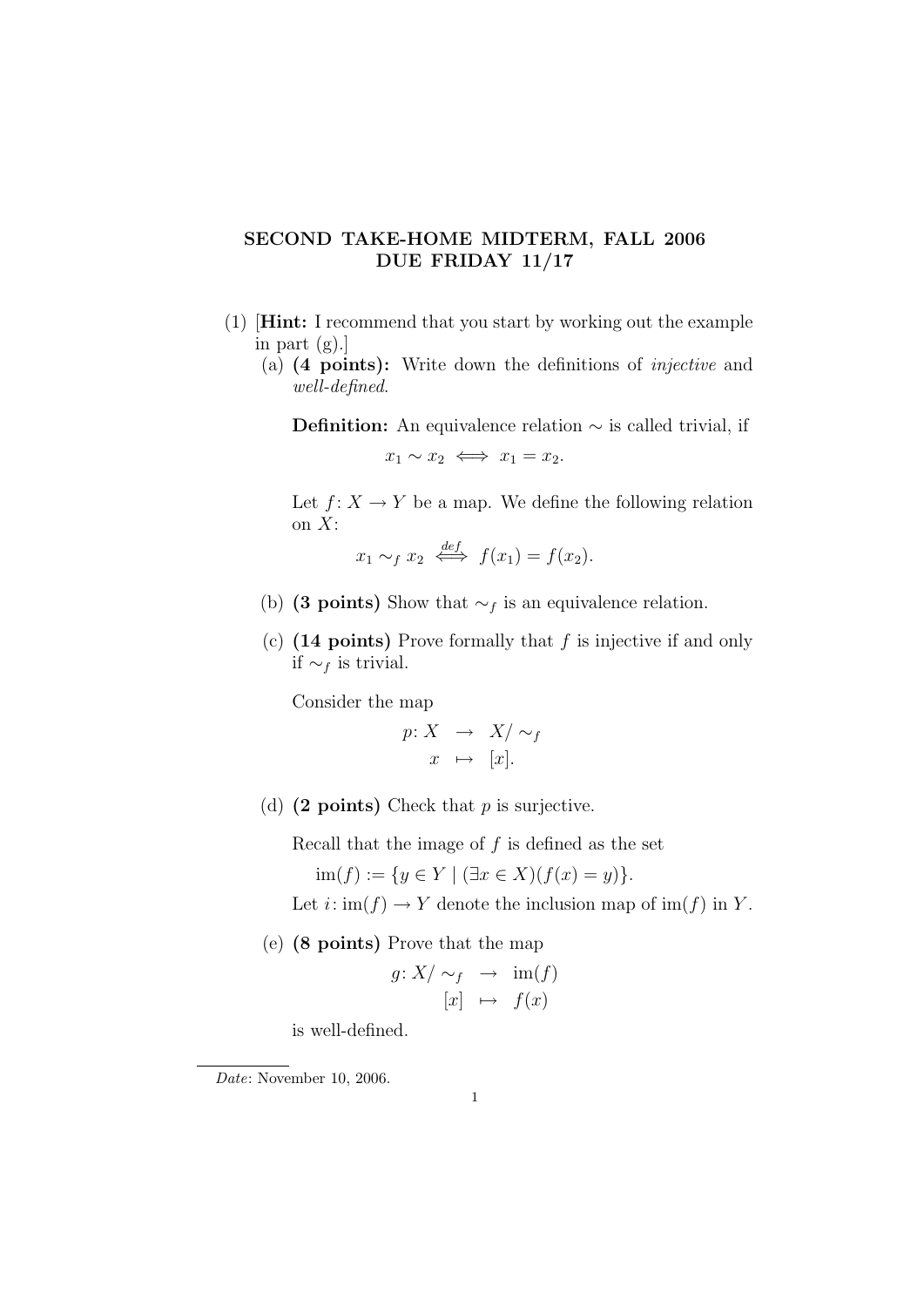(f)  $(12 \text{ points})$  Prove that g is bijective.  $(2 \text{ points})$  Show that the following diagram commutes:



(In other words, convince yourself that for every  $x \in X$ , we have

$$
i(g(p(x))) = f(x).
$$

- (g) (12 points) Example: Let  $X = \{1, 2, 3, 4, 5, 6, 7, 8\}$ , let  $Y = \{a, b, c, d, e\}$ , and let f be defined by  $f(1) = a, f(2) = a$  $e, f(3) = a, f(4) = b, f(5) = e, f(6) = e, f(7) = a,$  and  $f(8) = c.$ 
	- (i) What is  $\sim_f$ ?
	- (ii) What is  $\text{im}(f)$ ?
	- (iii) What is  $X/\sim_f$ ?
	- (iv) What is  $p$ ?
	- $(v)$  What is i?
	- (vi) What is  $q$ ?

## $(2)$  (a) (4 points) Negate the following statement:

For every  $x_0 \in \mathbb{R}$  and for every real number  $\varepsilon > 0$ , there exists a real number  $\delta > 0$  such that for every  $x \in \mathbb{R}$ , we have

$$
|x - x_0| < \delta \Longrightarrow |f(x) - f(x_0)| < \varepsilon.
$$

(b) (14 points) Let  $f: \mathbb{R} \to \mathbb{R}$  be the function

$$
f(x) := \begin{cases} 0, & \text{if } x \le 0 \\ 1, & \text{else} \end{cases}
$$

Prove that for this  $f$  the negation of the statement in part (a) is true. Be careful to write up your proof formally and in the correct order.

(c) (13 points) Let f be as in part (b). Let  $x_0 = 2$ . Prove that for every real number  $\varepsilon > 0$  there exists a real number  $\delta > 0$  such that for every  $x \in \mathbb{R}$ , we have

$$
|x - x_0| < \delta \Longrightarrow |f(x) - f(x_0)| < \varepsilon.
$$